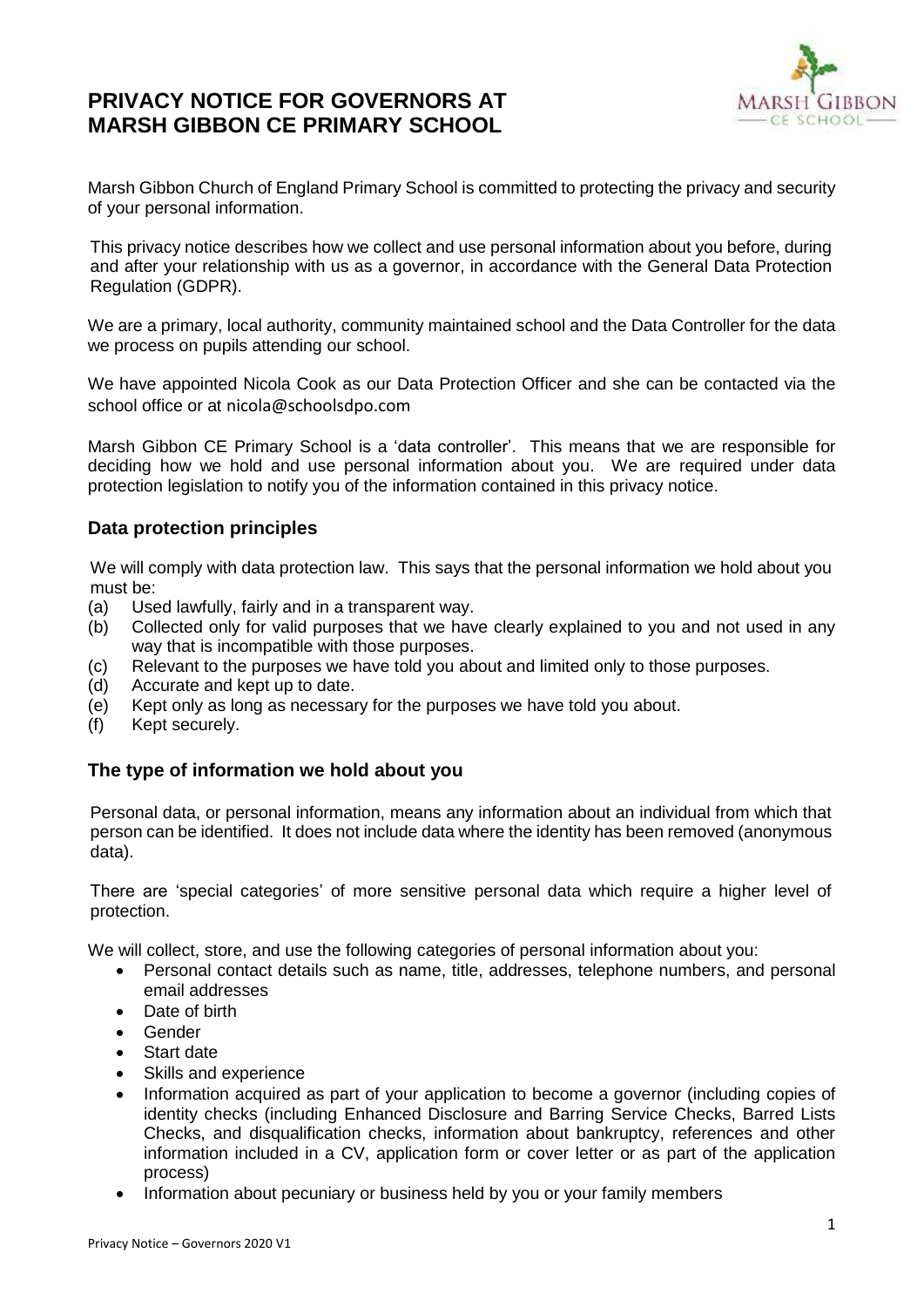- Information about other posts held by you
- Information about your use of our information and communications systems
- Photographs.

We may also collect, store and use the following 'special categories' of more sensitive personal information:

• Information about your criminal records, fines and other similar judicial records.

## **How is your personal information collected?**

We collect personal information about governors / trustees through the application and recruitment process. We will also collect additional personal information in the course of governor / trustee activities throughout the term of your appointment.

## **How we will use information about you**

We will only use your personal information when the law allows us to. Most commonly, we will use your personal information in the following circumstances:

- (a) Where we need to comply with a legal obligation
- (b) Where we need to protect your interests (or someone else's interests)
- (c) Where it is needed in the public interest or for official purposes
- (d) Where we have your consent.

#### **Situations in which we will use your personal information**

The situations in which we will process your personal information are listed below.

- Making a decision about whether to appoint you as a governor / trustee
- Dealing with any processes for the election of governors
- Checking your suitability to be a governor / trustee
- Complying with our general safeguarding obligations
- Providing information on our website about our governors / trustees
- Providing information on any online databases to set out our governance arrangements
- Communicating with stakeholders about the school
- Delivering the school's services to our community, and to carry out any other voluntary or charitable activities for the benefit of the public as provided for in our constitution and statutory framework
- Business management, administrative and planning purposes, including accounting and auditing
- Financial information such as expenses claimed
- Responding to complaints or investigations from stakeholders or our regulators
- Sending you communications connected with your role as a governor / trustee
- Making decisions about your continued appointment as a governor / trustee
- Making arrangements for the termination of your appointment
- Education, training and development requirements
- For the purposes of carrying out governance reviews
- Dealing with legal disputes involving you or other stakeholders
- Complying with health and safety obligations
- For the purposes of keeping records about governor / trustee decision-making processes, including copies of minutes, reports and other documentation
- Where you sit on a committee or a panel on a school matter we may process your name, opinions, comments and decisions attributed to you, for example, if you sit on a panel for the purposes of considering a complaint, exclusion or HR issue
- To prevent fraud
- To monitor your use of our information and communication systems to ensure compliance with our IT policies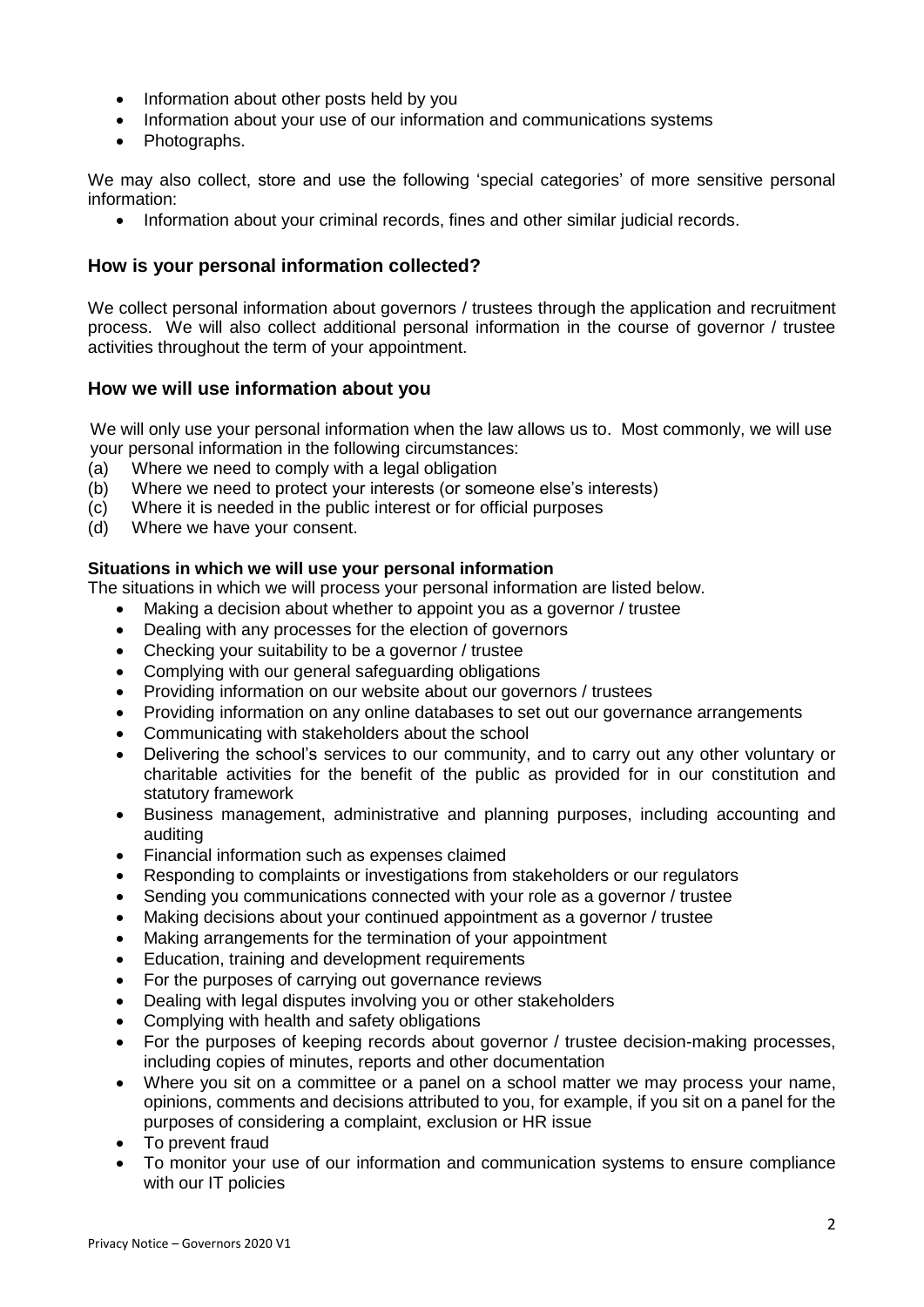- To ensure network and information security, including preventing unauthorised access to our computer and electronic communications systems and preventing malicious software distribution
- To maintain and promote equality
- To receive advice from external advisors and consultants
- In appropriate circumstances to liaise with regulatory bodies, the Department for Education, the DBS and the Local Authority about your suitability to be a governor / trustee or in connection with other regulatory matters

Some of the above grounds for processing will overlap and there may be several grounds which justify our use of your personal information.

## **If you fail to provide personal information**

If you fail to provide certain information when requested, we may be prevented from complying with our legal obligations (such as to discharge our safeguarding obligations) or we may be unable to discharge our obligations which may be in the public interest or for official purposes.

#### **Change of purpose**

We will only use your personal information for the purposes for which we collected it, unless we reasonably consider that we need to use it for another reason and that reason is compatible with the original purpose. If we need to use your personal information for an unrelated purpose, we will notify you and we will explain the legal basis which allows us to do so.

Please note that we may process your personal information without your knowledge or consent, in compliance with the above rules, where this is required or permitted by law.

## **How we use particularly sensitive personal information**

'Special categories' of particularly sensitive personal information require us to ensure higher levels of data protection. We need to have further justification for collecting, storing and using this type of personal information. We may process special categories of personal information in the following circumstances:

- (a) In limited circumstances, with your explicit written consent.
- (b) Where we need to carry out our legal obligations and in line with our data protection policy.
- (c) Where it is needed in the public interest and in line with our data protection policy.

Less commonly, we may process this type of information where it is needed in relation to legal claims or where it is needed to protect your interests (or someone else's interests) and you are not capable of giving your consent, or where you have already made the information public.

#### **Our obligations**

We will use your particularly sensitive personal information (Special category information) in the following ways:

We will use information about your physical or mental health, or disability status, to ensure your health and safety and to provide appropriate adjustments to comply with the Equality Act 2010.

#### **Do we need your consent?**

We do not need your consent if we use your particularly sensitive information in accordance with our written policy where processing is necessary:

- for the establishment, exercise or defence of legal claims or whenever courts are acting in their judicial capacity;
- for reasons of substantial public interest, on the basis of domestic law which shall be proportionate to the aim pursued, where we respect the essence of the right to data protection and where we provide for suitable and specific measures to safeguard your fundamental rights.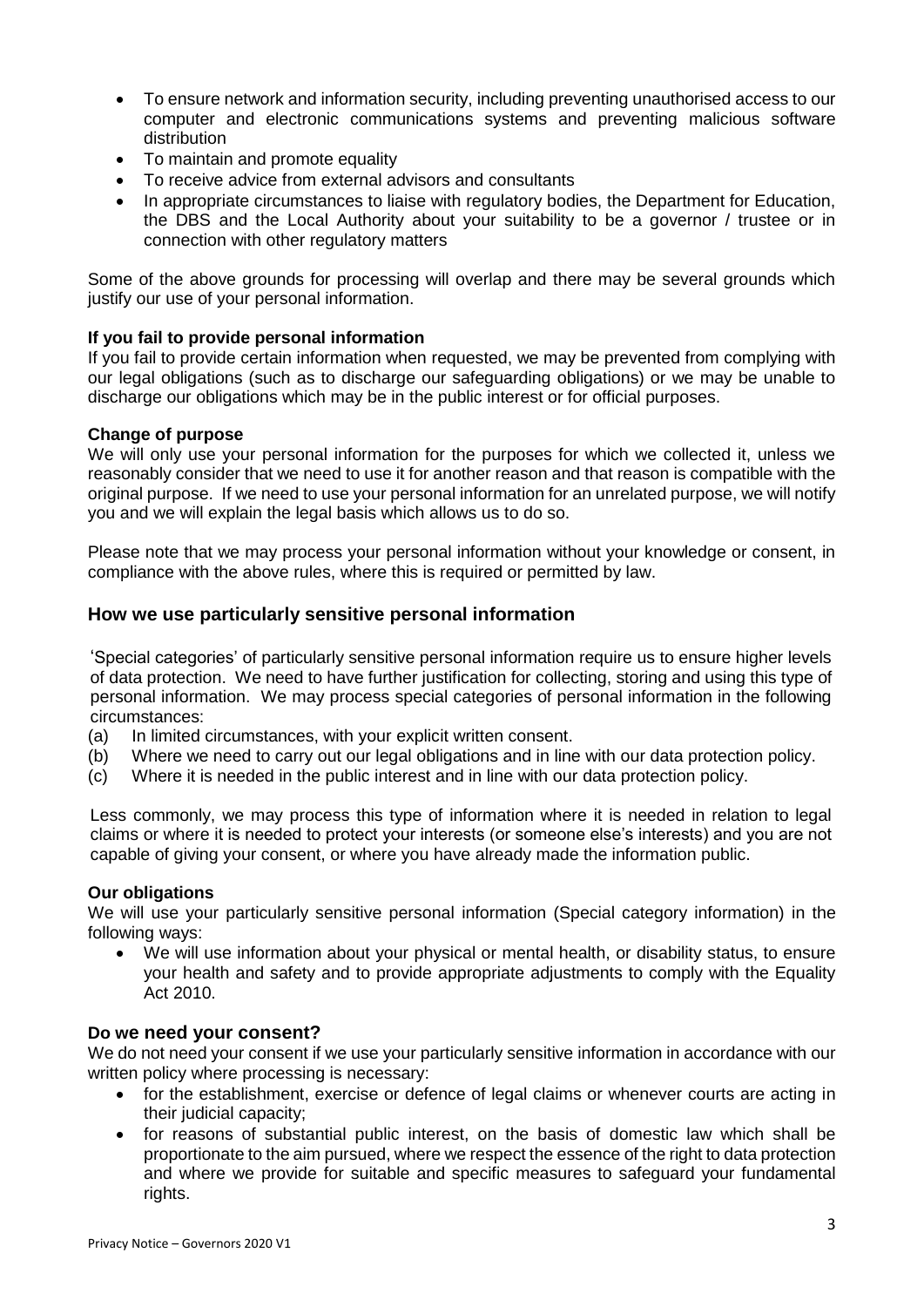In limited circumstances, we may approach you for your written consent to allow us to process certain particularly sensitive data. If we do so, we will provide you with full details of the information that we would like and the reason we need it, so that you can carefully consider whether you wish to consent.

## **Information about criminal convictions**

We may only use information relating to criminal convictions where the law allows us to do so. This will usually be where such processing is necessary to carry out our obligations and provided we do so in line with our data protection policy.

Less commonly, we may use information relating to criminal convictions where it is necessary in relation to legal claims, where it is necessary to protect your interests (or someone else's interests) and you are not capable of giving your consent, or where you have already made the information public.

We envisage that we will hold information about criminal convictions, for example, if information about criminal convictions comes to light as a result of our appointment and Disclosure and Barring Service checks, or if information about criminal convictions comes to light during your time as a governor / trustee.

# **Data sharing**

We may have to share your data with third parties, including third-party service providers and other organisations.

In particular, we may share your data with organisations including, but not limited to, the following:

- the Local Authority
- the Department for Education
- the Disclosure and Barring Service
- our external HR provider, for example, if you are involved in considering a disciplinary matter
- the Police or other law enforcement agencies
- our legal advisors / other external consultants

We require third parties to respect the security of your data and to treat it in accordance with the law. Some of the organisations referred to above are joint data controllers. This means we are all responsible to you for how we process your data.

We may transfer your personal information outside the EU. If we do, you can expect a similar degree of protection in respect of your personal information.

## **Why might we share your personal information with third parties?**

We will share your personal information with third parties where required by law, where it is needed in the public interest or for official purposes or where we have your consent.

## **How secure is your information with third-party service providers?**

All our third-party service providers are required to take appropriate security measures to protect your personal information in line with our policies. We do not allow our third-party service providers to use your personal data for their own purposes. We only permit them to process your personal data for specified purposes and in accordance with our instructions.

## **What about other third parties?**

We may share your personal information with other third parties, for example in the context of the possible academy conversion. We may also need to share your personal information with a regulator or to otherwise comply with the law.

From time to time, we may disclose your personal data in response to a request for information pursuant to the Freedom of Information Act 2000 or following a data subject access request. We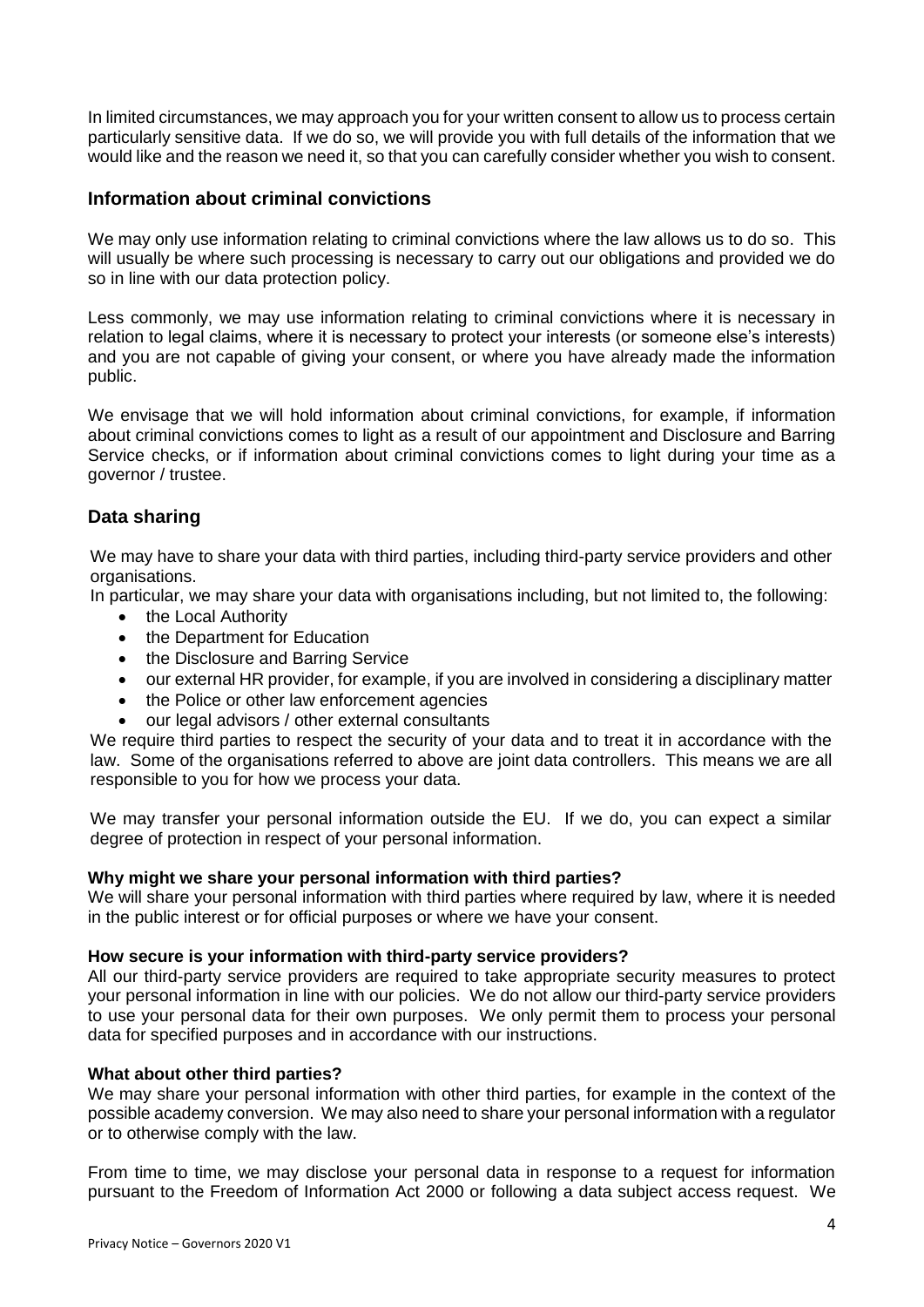may approach you for your consent but, in any event, we will only disclose your personal data if we are satisfied that it is reasonable to do so in all the circumstances. This means that we may refuse to disclose some or all of your personal data following receipt of such a request.

# **Data security**

We have put in place measures to protect the security of your information. Details of these measures are available upon request.

Third parties who are processing personal data on our behalf will only process your personal information on our instructions and where they have agreed to treat the information confidentially and to keep it secure.

We have put in place appropriate security measures to prevent your personal information from being accidentally lost, used or accessed in an unauthorised way, altered or disclosed. In addition, we limit access to your personal information to those employees, agents, contractors and other third parties who have a business need to know. They will only process your personal information on our instructions and they are subject to a duty of confidentiality. Details of these measures may be obtained from the Headteacher.

We have put in place procedures to deal with any suspected data security breach and will notify you and any applicable regulator of a suspected breach where we are legally required to do so.

# **Data retention**

## **How long will we use your information for?**

We will only retain your personal information for as long as necessary to fulfil the purposes we collected it for, including for the purposes of satisfying any legal, accounting, insurance or reporting requirements. Details of retention periods for different aspects of your personal information are available in our data retention policy which is available from the School Office. To determine the appropriate retention period for personal data, we consider the amount, nature, and sensitivity of the personal data, the potential risk of harm from unauthorised use or disclosure of your personal data, the purposes for which we process your personal data and whether we can achieve those purposes through other means, and the applicable legal requirements.

In some circumstances we may anonymise your personal information so that it can no longer be associated with you, in which case we may use such information without further notice to you. Once you are no longer a governor / trustee of the school we will retain and securely destroy your personal information in accordance with our data retention policy.

# **Rights of access, correction, erasure, and restriction**

## **Your duty to inform us of changes**

It is important that the personal information we hold about you is accurate and current. Please keep us informed if your personal information changes during your appointment as a trustee / governor.

## **Your rights in connection with personal information**

Under certain circumstances, by law you have the right to:

- **Request access** to your personal information (data subject access request). This enables you to receive a copy of the personal information we hold about you and to check that we are lawfully processing it.
- **Request correction** of the personal information that we hold about you. This enables you to have any incomplete or inaccurate information we hold about you corrected.
- **Request erasure** of your personal information. This enables you to ask us to delete or remove personal information where there is no good reason for us continuing to process it.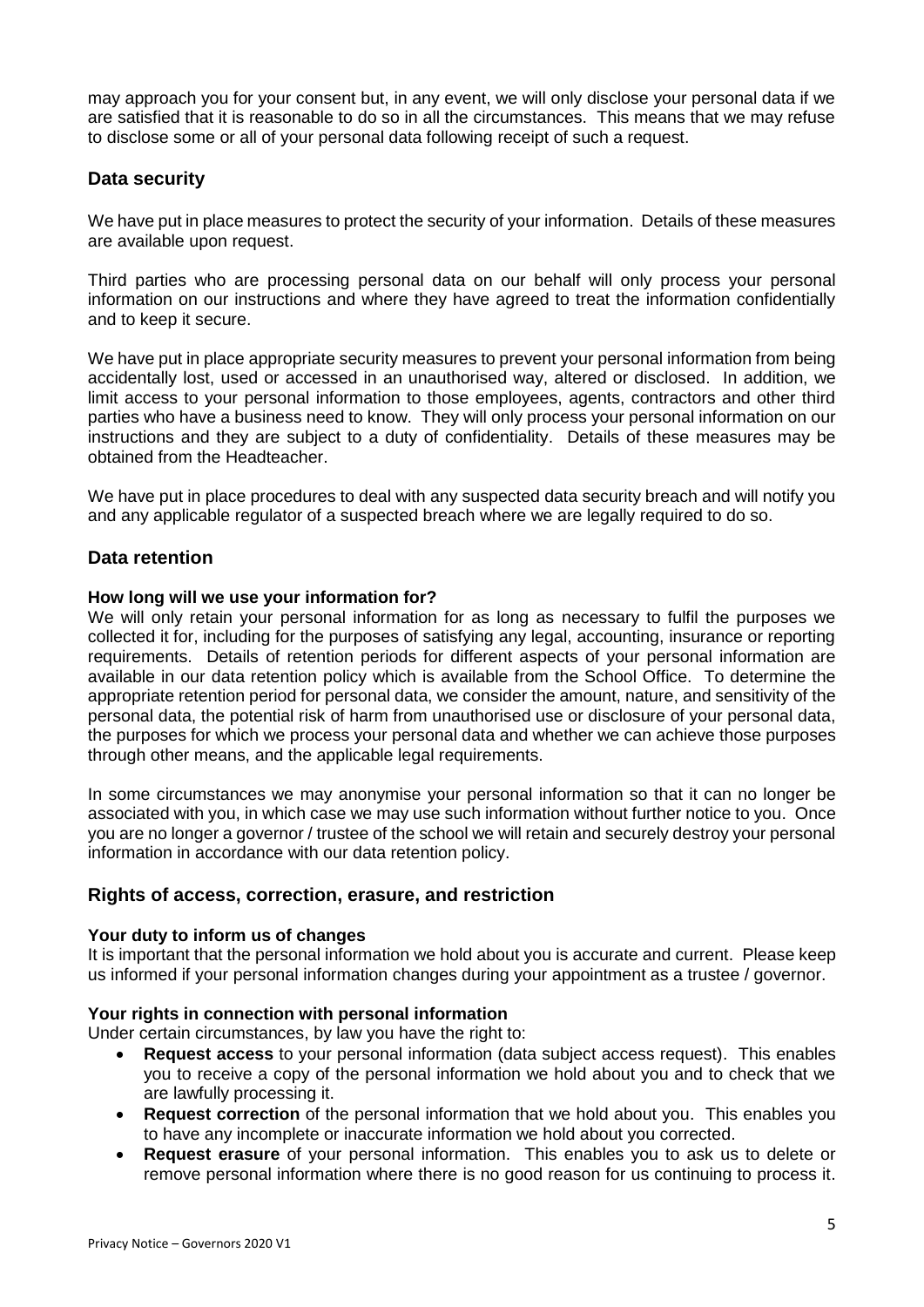You also have the right to ask us to delete or remove your personal information where you have exercised your right to object to processing (see below).

- **Object to processing** of your personal information where we are relying on a legitimate interest (or those of a third party) and there is something about your particular situation which makes you want to object to processing on this ground. You also have the right to object where we are processing your personal information for direct marketing purposes.
- **Request the restriction of processing** of your personal information. This enables you to ask us to suspend the processing of personal information about you, for example if you want us to establish its accuracy or the reason for processing it.
- **Request the transfer** of your personal information to another party.

If you want to review, verify, correct or request erasure of your personal information, object to the processing of your personal data, or request that we transfer a copy of your personal information to another party, please contact the Headteacher.

The legal timescales for the school to respond to a Subject Access Request is one calendar month. As the school has limited staff resources outside of term time, we encourage you to submit any Subject Access Requests during term time and to avoid sending a request during periods when the School is closed or is about to close for the holidays where possible. This will assist us in responding to your request as promptly as possible. For further information about how we handle Subject Access Requests, please see our data protection policy.

#### **No fee usually required**

You will not have to pay a fee to access your personal information (or to exercise any of the other rights). However, we may charge a reasonable fee if your request for access is manifestly unfounded or excessive. Alternatively, we may refuse to comply with the request in such circumstances.

#### **What we may need from you**

We may need to request specific information from you to help us confirm your identity and ensure your right to access the information (or to exercise any of your other rights). This is another appropriate security measure to ensure that personal information is not disclosed to any person who has no right to receive it.

## **Right to withdraw consent**

In the limited circumstances where you may have provided your consent to the collection, processing and transfer of your personal information for a specific purpose, you have the right to withdraw your consent for that specific processing at any time. To withdraw your consent, please contact the Administration Manager. Once we have received notification that you have withdrawn your consent, we will no longer process your information for the purpose or purposes you originally agreed to, unless we have another legitimate basis for doing so in law.

## **Data protection officer**

We have appointed a data protection officer (DPO) to oversee compliance with this privacy notice. If you have any questions about this privacy notice or how we handle your personal information, please contact the DPO at nicolaschoolsdpo.com. You have the right to make a complaint at any time to the Information Commissioner's Office (ICO), the UK supervisory authority for data protection issues.

You can contact the Information Commissioners Office on 0303 123 1113 or via email <https://ico.org.uk/global/contact-us/email/> or at the Information Commissioner's Office, Wycliffe House, Water Lane, Wilmslow, Cheshire, SK9 5AF.

# **Changes to this privacy notice**